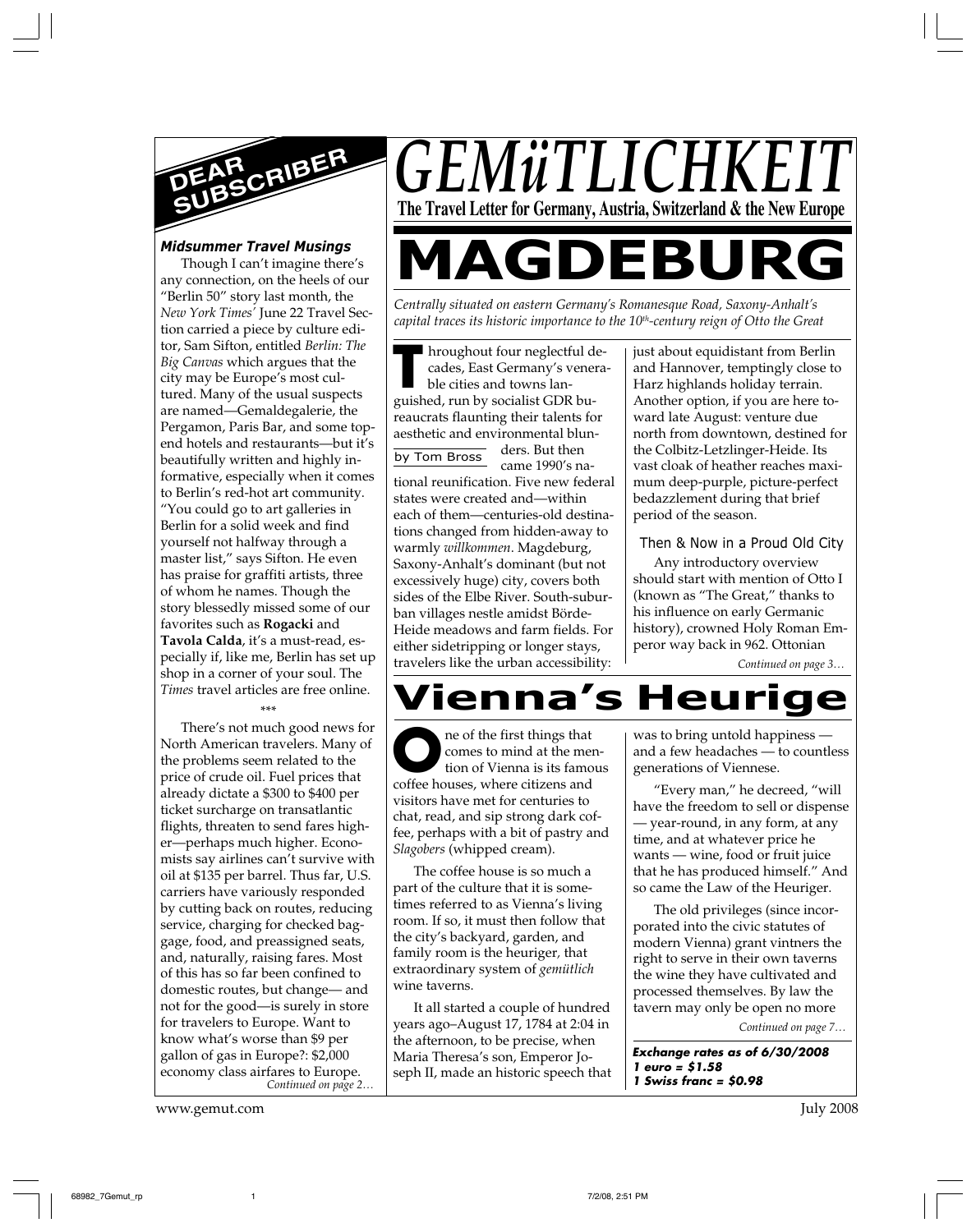#### *DEAR SUBSCRIBER Continued from page 1*

Coming soon to an international airport near you: the echo of halfempty halls and concourses?

One good news story of recent years seems to be turning bad. I'm talking about the proliferation of Europe's small, low-cost airlines that have opened the way for everyman to travel everywhere in Europe. It seems the small jet airplanes flown by these carriers have a gigantic carbon footprint. The *International Herald Tribune* reports that a couple flying from England to Spain put 1,400,000 grams of climatewarming carbon dioxide emissions into the air, whereas a traditional driving vacation in England would generate fewer than 20,000 grams. What's really perverse about this is the airfare for the trip to Spain is cheaper than driving the family car. (There's a lot that doesn't add up these days. Take our little town of 22,000 in Southern Oregon. This spring residents were warned to conserve water; otherwise, we were told, there will be a shortage and prices will increase. Last week the city council raised water rates. Seems we're not using enough water to generate sufficient revenue to operate the system.)

\*\*\* While on the subject of the scarcity of such essentials as oil, water, and clean air, it's worth noting that European car rental companies have

begun to impose "environmental" fees for larger cars and those with automatic transmissions. In France it's \$8 to \$13 per day, depending on the car.

In certain parts of Germany cars driven in designated "Green Zones" are required to display a sticker. The sticker's color depends on the car's emission level. So far the only places requiring the stickers are in the inner cities of Berlin, Hannover, and Cologne. These areas are signed "Environment Zone." Rental cars come equipped with the appropriately-colored sticker.

\*\*\*

Put this under the heading; if you don't read the fine print, it may be read to you. Last month in Rome, Fred's rental car was broken into. The thief attained entry by breaking a window. Fred had liability, fire, CDW (collision damage waiver), and theft insurance but it still cost him \$375. Why? Because the rental company's CDW insurance did not cover the car's undercarriage, roof, wheels, tires, interior, windshield, or windows. He was charged  $$150$ to replace the window, plus a  $\epsilon$ 50 administrative fee, plus Italy's 20% value added tax on both. At current exchange rates it all adds up to about \$375.

What could Fred have done to avoid this? In Italy, really nothing other than purchase the rental company's eight euro per day additional insurance option which covers those

www.gemut.com http://theeuropetraveler.com

parts of the car not insured by the regular CDW. In Italy, unlike every other country in continental Europe, renters cannot rely on their credit card's free CDW coverage because the purchase of CDW from the rental company is required. In all other countries he could have declined the CDW/theft option and let his credit card's free, zero deductible coverage take over. Most credit cards that offer CDW insurance have fewer coverage exclusions than insurance purchased from rental companies.

\*\*\*

Finally there is the story of Mr. and Mrs. Jones, whose confirmed business class reservation on **British Air** using **Alaska Airline** miles was botched by Alaska so badly (too complicated to go into here) that at the last minute BA would not let them travel. Alaska was clearly at fault. A complaint sent via Fedex to Alaska's CEO brought a call from an

*Continued on page 8…*

#### **Using Gemütlichkeit**

• Hotel prices listed are for one night. Discounts are often available for longer stays.

• All hotel prices include breakfast unless otherwise noted.

• Local European telephone area codes carry the "0" required for in-country dialing. To phone establishments from outside the country, such as from the USA, do not dial the first "0".

#### **Logging on to Our Website**

Back issues in PDF format from January 1993, except for the most recent 10, are available free to subscribers only at www.gemut.com (click on "Members"). To access the issues, enter the user name and password published in this space each month. The new codes are:

User Name: **gurb** Password: **8201**

| <b>GEMÜTLICHKEIT</b><br>Vol. 22, No. 6                                                                                                       | <b>HOTEL RESTAURANT RATING KEY</b> |              |                            |                           |
|----------------------------------------------------------------------------------------------------------------------------------------------|------------------------------------|--------------|----------------------------|---------------------------|
| <b>July 2008</b><br>The Travel Letter for Germany, Austria, Switzerland & the New Europe                                                     | <b>Rating Scale</b>                | <b>Scale</b> | <b>Restaurant Criteria</b> |                           |
| <b>Robert H. &amp; Elizabeth S. Bestor</b><br><b>Publishers:</b>                                                                             | Excellent                          | $16 - 20$    | Food                       | 65%                       |
| Nikki Goth Itoi<br><b>Executive Editor:</b>                                                                                                  | Above Average                      | 12 - 15      | Service                    | 20%                       |
| <b>Contributors:</b><br>Tom Bross                                                                                                            | Average                            | $8 - 11$     | Atmosphere                 | 15%                       |
| <b>Sharon Hudgins</b>                                                                                                                        | Adequate                           | $4 - 7$      |                            |                           |
| <b>Thomas P. Bestor</b><br><b>Consulting Editor:</b><br><b>Online Services:</b><br><b>Kurt Steffans</b>                                      | Unacceptable                       | $0 - 3$      |                            |                           |
| <b>Subscriber Travel Services:</b><br>Andy Bestor, Laura Riedel                                                                              | <b>Hotel Rating Criteria</b>       |              | <b>Value Rating</b>        | <b>Scale</b>              |
| Gemütlichkeit (ISSN 10431756) is published 10 times each year by UpCountry                                                                   | People/Service                     | 30%          | <b>Outstanding Value</b>   | 17 - 20                   |
| Publishing, 288 Ridge Road, Ashland OR 97520. TOLL FREE: 1-800/521-<br>6722 or 541/488-8462, fax: 541/488-8468, e-mail travel@gemut.com. Web | Location/Setting                   | 15%          | Very Good Value            | 12.<br>$-16$              |
| site: www.gemut.com. Subscriptions are \$67 per year for 10 issues. While                                                                    | Guestrooms                         | 30%          | Average Value              | 9<br>11<br>$\blacksquare$ |
| every effort is made to provide correct information, the publishers can make<br>no quarantees regarding accuracy.                            | Public rooms                       | 5%           | <b>Below Average Value</b> | 5<br>-8<br>$\sim$         |
| <b>POSTMASTER: SEND ADDRESS CHANGES TO:</b>                                                                                                  | Facilities/Restaurant              | 20%          | A Rip-Off                  | 0<br>4<br>$\blacksquare$  |
| Gemütlichkeit, 288 Ridge Road., Ashland OR 97520                                                                                             |                                    |              |                            |                           |

Gemütlichkeit 2 July 2008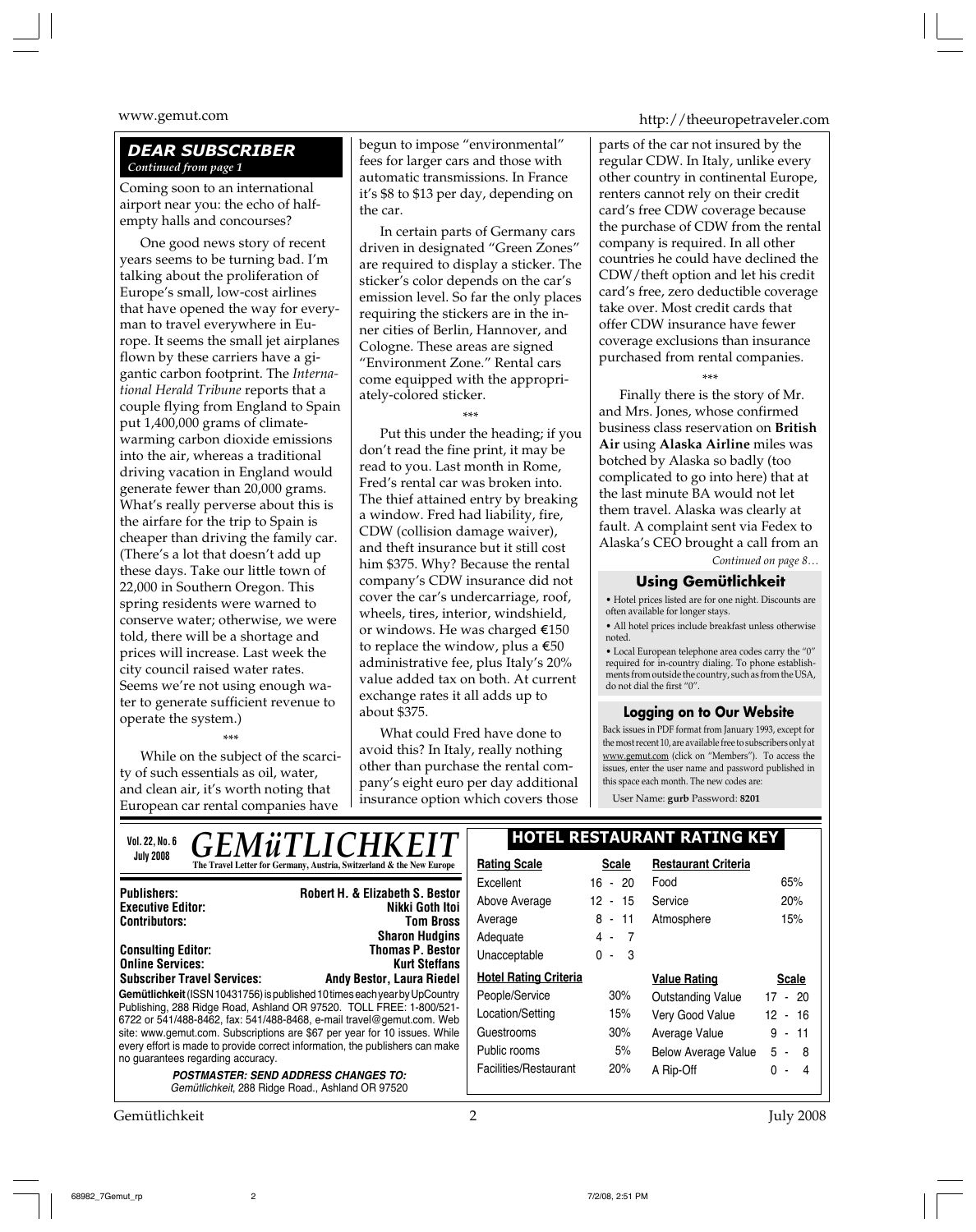#### http://theeuropetraveler.com www.gemut.com

#### *MAGDEBURG Continued from page 1*

master-planning solidified Magdeburg's stature as a major cultural center during and after the Middle Ages. Then, mercantile Hanseatic League membership kept things humming.

In 1209, construction began on the iconic twin-towered **Dom St. Mauritius und Katharina**, first of Germany's monumental Gothic cathedrals. It, however, is predated by another double-towered attentiongetter: **Kloster unser Lieben Frauen** (Monastery of Our Lady), built 1064- 1150 as one of Magdeburg's imposing Romanesque landmarks, now functioning as a concert hall with an adjoining sculpture garden. Austere Romanesque motifs also characterize **St. Petri-Kirche** and **St. Sebastian-Kirche** (both  $12<sup>th</sup>$ -century) as well as **St. Johannis-Kirche** (9<sup>th</sup>-century origins, another acoustically resonant concert hall). Journeying from nearby Wittenberg in 1524, Martin Luther stood at St. John's pulpit to proclaim his Protestant Reformation.

Much of everything else in the inner-city *Altstadt* came crashing down when defenders battled through siege and plunder during the 17<sup>th</sup> century's Thirty Years' War. River commerce brought regained prosperity, and with it a Baroque building binge—still evident along one short side of Breiter Weg. Renaissance influences define the balconied **Rathaus**. Overlooking the central **Alter Markt**, this town hall's rooftop carillon chimes with 47 Meissen porcelain bells. Stroll here to peer up at the **Magdeburger Reiter**, a gilded equestrian statue with heavy local symbolism: guides will tell you that the crowned fellow on horseback *could, perhaps, maybe* depict none other than Otto I.

Brabag fuel-conversion plants, Krupp-Gruson machine shops, Junkers aircraft-engine assembly lines and strategic bridges guaranteed World War II air raids. The biggest blow came on January 16<sup>th</sup>, 1945, when U.S. Eighth Air Force bombers

#### **Magdeburg Basics**

**Population:** 225,266

**Elevation:** 55 meters (180 feet) **Visitor Information:** Tourist-Information Magdeburg, Ernst-Reuter-Allee 12, 39104 Magdeburg, tel. +49/0391/19433, fax 0391/838/ 0430, info@magdeburg-tourist-de, www.magdeburg-tourist.de

German National Tourist Office, 122 East 42nd Street (Suite 2000), New York NY 10168-0072, tel. 212- 661-7200, fax 212-661-7174, www.cometogermany.com.

**Origins:** Earliest record as a trading settlement, 805; designated a Holy Roman Imperial bishopric, 968; granted its municipal charter, 1158; Hanseatic League membership, 1275

#### **Driving distances from:**

| Berlin      | 124 km | 77 miles  |
|-------------|--------|-----------|
| Hamburg     | 190 km | 118 miles |
| Leipzig     | 106 km | 66 miles  |
| Dresden     | 190 km | 118 miles |
| Hannover    | 134 km | 83 miles  |
| Nürnberg    | 304 km | 189 miles |
| München     | 447 km | 227 miles |
| Frankfurt   | 197 km | 122 miles |
| Stuttgart   | 417 km | 259 miles |
| Rostock     | 215 km | 133 miles |
| Quedlinburg | 55 km  | 34 miles  |

**Rail:** Check www.bahn.de for

Deutsche Bahn service from various German cities to downtown's main station on Bahnhofstrasse. Frequent hourly departures daily from Berlin via Potsdam: Hauptbahnhof (track 14), Ostbahnhof, Zoobahnhof; 1 hr. 40 min. travel time. High-speed ICE (InterCityExpress) cross-country travel eastbound from Frankfurt takes 3 hrs. 45 min.

**Airports:** Leipzig/Halle, 100 km/62 miles; Hannover/Langenhagen, 150 km/93 miles; Berlin-Brandenburg International (Schönefeld), also 150 km/93 miles.

**Driving:** Two *Autobahn* motorways intersect on Magdeburg's northern outskirts.

From Berlin or Hannover, take the A-2. From Dresden-Leipzig, drive northbound on the A-14. Heading by way of either route, exit onto the north-south Magdeburger Ring for direct access into the city center.

**Cruising:** The Elbe river, plus two canals—the Mitteland and Elbe-Havel—are distinctive features of the metropolitan layout. Boarded at the Elbuferpromenade, *Weisse Flotte* excursion boats cruise the waterways on daily schedules, May through September. Passengers get closeup views of an engineering marvel near outlying Hohenwarthe: the *Wasserstrassenkreuz* (Water Bridge), a 918-meter/half-mile navigable aqueduct (the world's longest) for commercial shipping and pleasure boating that has spanned the intersecting canals since its completion in October, 2003. Magdeburg is a midpoint stopover on long-distance Elbe voyages operated by such companies as Viking and Peter Deilmann.

**Guided Sightseeing:** For city-center highlights, two-hour walking tours start daily 11am from the tourist office on Ernst-Reuter-Allee, ¤5. Or via double-decker bus departing from the Jacobstrasse side of the Alter Markt, daily 2-4pm  $(April-Oct.)$ ,  $E12$ .

**Born in Magdeburg:** Otto von Guericke (1602), inventor of the "Magdeburg Hemispheres" vacuum-tube air pump; Georg Phillipp Telemann (1681), prolific Baroque composer; Friedrich Wilhelm von Steuben (1730) high-ranking Continental Army staff officer during the U.S. War of Independence.

**Famous Bürgermeister:** Ernst Reuter, Magdeburg's prewar mayor (1931-33) became mayor of West Berlin (1948-53) during the height of Cold War tensions.

**Best Buy:** Its €12.40 per-person price makes the Magdeburger Tourist Card a bargain. Valid for two consecutive days (9am-2am), this costsaver entitles users to free citywide public transportation, two meals for the price of one at selected restaurants, plus discounts for tours as well as museums, zoo and specialattractions admittance along with 10% off the price of bicycle rentals.

Gemütlichkeit 3 July 2008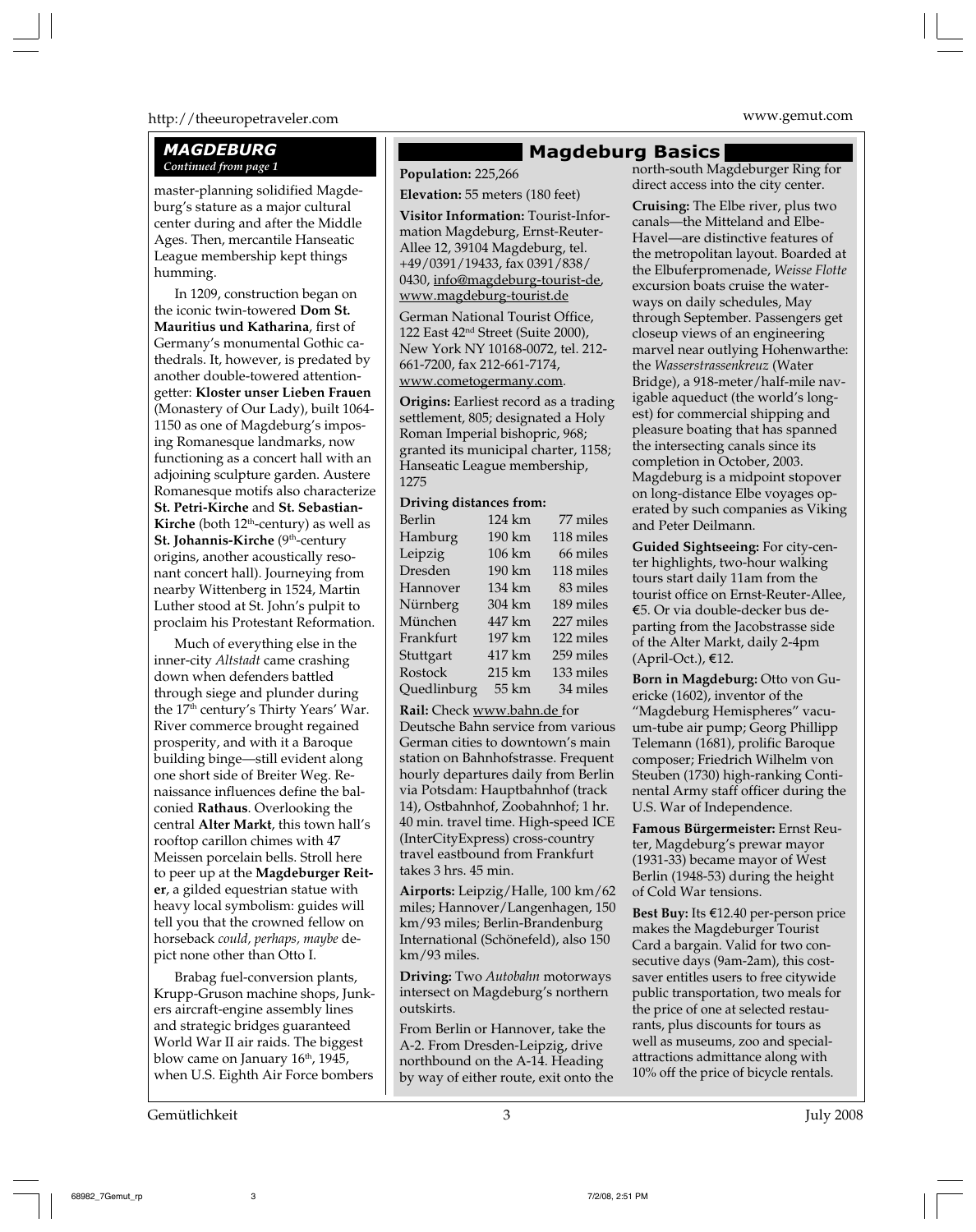needed merely 39 minutes to turn 90% of the *Altstadt* into smoldering heaps of rubble amounting to six million cubic meters. Postwar reconstruction commenced in 1951, when Russianized governmental takeover made an overdose of boxy, ponderous "Stalinist Brutalist" prefab behemoths inevitable.

Take those eyesores in stride while heading toward better, later stuff. English-style **Stadtpark Rotehorn** (on a mid-river island, dotted with ponds and picnic nooks) and **Elbauenpark** (on an east-side embankment's 345 acres/140 hectares), featuring a lakeside, tented *Seebühne* stage for operatic performances, enhance the city's reputation as Germany's third-greenest city after Hannover and Wiesbaden. Standing on Elbauenpark high ground since 1999's BUGA Federal Garden Show, the wooden cone-shaped, 600 meter/196-ft. **Jahrtausendturn** contains interactive scientific-technical exhibits. Over by the Domplatz, it's impossible to miss the radically asymmetrical, grass-roofed **Grüne Zitadel** (Green Citadel), completed

#### **Key Websites for the Traveler**

**• www.gemut.com** Gateway site for travelers to Germanic Europe, including car rental, rail passes, hotel bookings, traveler feedback, travel tips, and past issues (free access to back issues for subscribers; see log-on info on page 2).

**• www.viamichelin.com** The Michelin database of hotels and restaurants, plus great interactive trip planning tools

**• www.travelessentials.com** Guidebooks, maps, travel accessories, luggage, all at 10 percent off for subscribers. Use discount code gemut2006.

**• www.webflyer.com** Informative frequent-flyer forums make this a must for air travelers

**• bahn.hafas.de/bin/query.exe/en** German rail website, with train schedules throughout Europe, as well as Germany

**• www.sbb.ch/index\_e.htm** Swiss and European rail schedules

- **www.ski-europe.com** Top Web resource for
- skiers with much data on Alpine resorts
- **www.myswitzerland.com** Website of Switzerland's national tourist authority

**• www.germany-tourism.de** Germany's national tourist authority

**• www.austria.info/us** Austria's national tourist authority

**• www.historicgermany.com** Website for an alliance of historic German cities

**• www.thetravelinsider.info** Info on electronic devices used by travelers — cell phones, computers, etc.

Gemütlichkeit 4 July 2008

three years ago. Pink, tile-encrusted and wavy, this last design project of Friedensreich Hundertwasser's life combines shops and galleries with apartments, hotel, offices, restaurant and cafés, kids' play center, and Kabarett Denkszettel.

Biking and Shopping Bicylists steer onto their preferred sections of the riverside **Elbradweg**—Prague-Cuxhaven overall—pedaling southward via *Mittlere Elbe* flood plains and wetlands that comprise a biosphere preserve. Consumerism blossomed after socialism imploded. Upscale shops and cafés are noticeably prevalent along Ernst-Reuter-Allee, Halberstädter Strasse, Hegelstrasse, Neustadt's Lübecker Strasse and around trendy Hasselbachplatz. Three close-together urban mega-malls popped up in the 1990s: **Ulrichshaus**, **City-Carré** and double-deck, 150-store **Allee-Center**.

#### Shades of the Secretive STASI

On the north side of town, forlorn, wall-enclosed, 19<sup>th</sup>-century redbrick Prussian structures and looming watch towers mark what used to be the **Prison Moritzburg-Neustadt**, a GDR detention facility for political prisoners and antiestablishment troublemakers scooped up by STASI police operatives in and around Magdeburg. Today it remains as the **Moritzburg Memorial & Documentation Center**, where visitors can see the cramped cells, interrogation rooms, and minuscule exercise yards, along with permanent displays and artifacts. At Umfassungstrasse 76, tel. +49/0391/244/5590, www.buergerkomiteemagdeburg.de.

Major Events in 2009 **6th International Telemann Competition**. Baroque-music concerts and recitals in church halls, March 7-15.

**800th Cathedral Anniversary**. Festival-weekend lineup includes Bach's B-minor Mass, concerts starring the Cathedral Choir and Leipzig Baroque Orchestra, April 24-26.

Additional celebrations, inside

### www.gemut.com http://theeuropetraveler.com

the Cathedral and out on the Domplatz, Sept. 20-29.

**16th Magdeburger Stadtfest** (City Festival). Open-air entertainment (rock, pop, oldies, country). On stages along Breiter Weg, May 8-11.

**8th International Puppetry Festival**. Change-of-view theme. Magdeburg Puppet Theater, June 13-19.

**Outdoor Operetta Gala, "A Sky Full of Violins**." Seebühne lake stage, Elbauenpark, July 7 and 12.

**Magic Hot-Air Balloon Festival**. Morning and evening takeoffs, plus musical performances at Elbauenpark, August weekends.

**Advent-Season Christmas Market**. Alter Markt, Nov. 24-Dec. 30.

#### **Magdeburg Hotels**

#### Herrenkrug Parkhotel

The epitome of an old-time German spa resort, splendidly restored post-GDR. The setting amidst a riverside park lends itself to fullfledged "wellness" amenities along with such outdoor activities as golf, tennis, volleyball, jogging and bicycling. The brick-and-timber architecture, on a sprawling layout, evokes *Jugendstil* motifs, especially evident in a downright spectacular, circa-1904 ballroom. All 147 guest rooms are spacious and stylishly furnished. Evening meals are grand affairs in Herrenkrug's wood-frame-ceilinged, chandelier-illuminated Die Saison restaurant and adjacent glass-enclosed pavilion. (During the prereunification decades, Herrenkrug parkland was strictly off-limits to the public, used for gunnery practice and Russian officers' housing).

Daily Rates: Singles €76-90, doubles ¤101-120

**Contact:** Herrenkrug Parkhotel, Herrenkrug 3, 39114 Magdeburg, tel. +49/0391/85080, fax 8508 501, info@herrekrug.de.

www.herrenkrug.de. **Rating:** QUALITY 17/20, VALUE 15/20

Ratswaage Magdeburg Built in 1924, converted from trade-union headquarters to a fourstar hotel eight decades later, this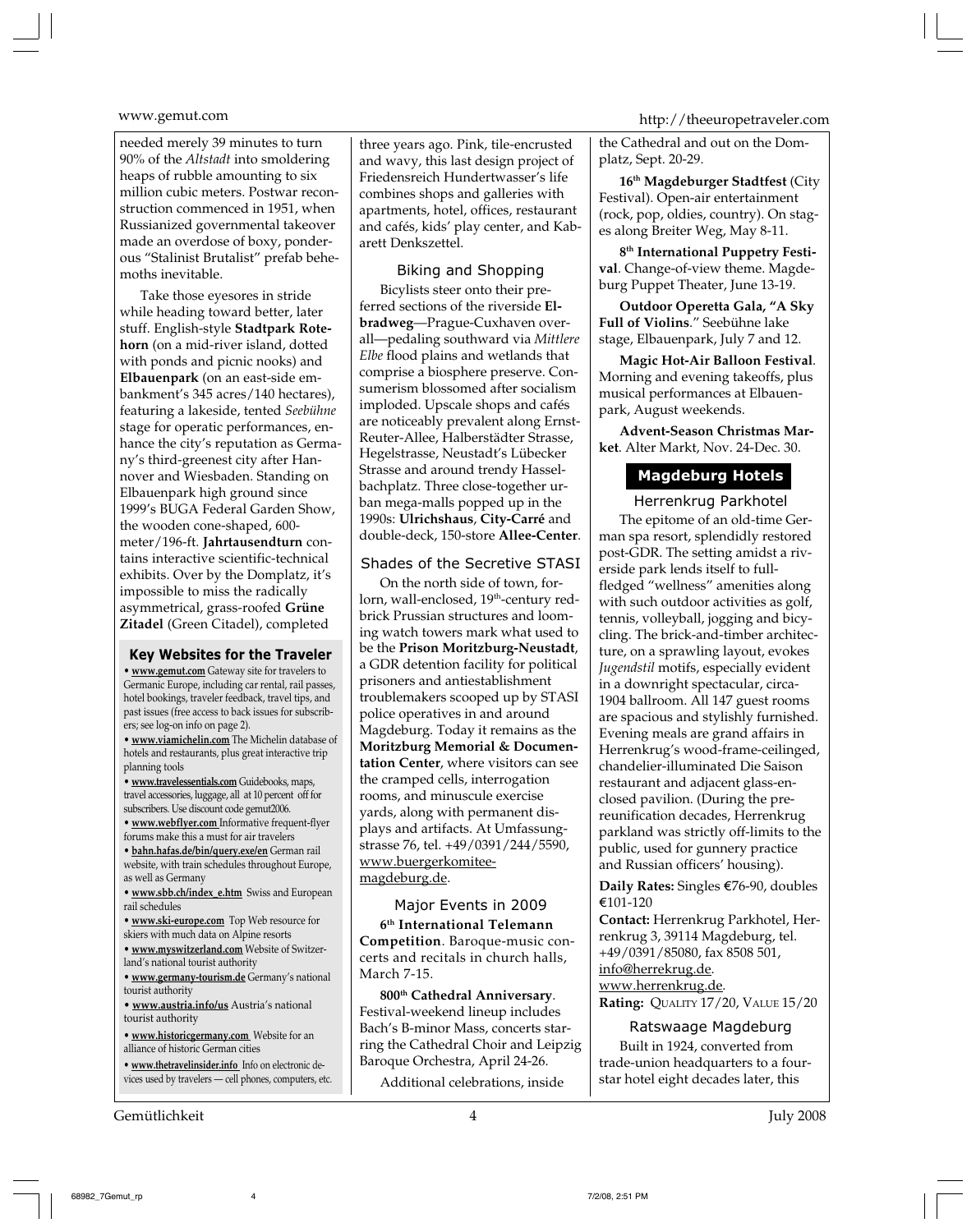#### http://theeuropetraveler.com www.gemut.com

six-story form-and-function Bauhaus structure with a light-yellow facade now encloses the Ratswaage's public spaces and 147 guest rooms—recently renovated, blue-carpeted and outfitted with light-toned birchwood furniture. All bathrooms are tub/ shower combo. Preferable big-windowed accommodations overlook Breiter Weg in the upper part of Magdeburg's historic *Altstadt*. The area's shopping malls are virtually next-door.

Among on-site amenities are an extra-big indoor swimming pool, his-hers saunas and a fitness center. Add to that baskets of fresh-baked cakes and pastries in the *Wintergarten*, and a cobblestone-paved courtyard turned seasonally into a Bavarian-type beer garden, where guests can sip München-brewed Paulaner beer while seated beneath blue sun umbrellas.

**Daily Rates:** Singles €79-111, doubles €103-139

**Contact:** Hotel Ratswaage Magdeburg, Ratswaageplatz 1-4, 39104 Magdeburg, tel. +49/0391/59260, fax 0391/561/9615, hotel@ratswaage.de,

www.ratswaage.de.

**Rating:** QUALITY 13/20, VALUE 15/20

#### Plaza

There's nothing overtly fancy or pretentious about this sleekly modernist, low-rise building—part hotel, part apartment house—situated in east-side Magdeburg's mildly busy Sudenberg district. Either an energetic walk or public transport via the #10 tram line gets you to Hasselbachplatz's renowned churches and Elbe-side Klosterberg gardens.

A grey-marble fireplace is a welcoming touch in the upstairs reception area, directly accessible to an above-the-street balcony. Blackframed photos of bygone movie stars adorn the lounge with its convivial bar. Combined Restaurant Orangerie and Brasserie open onto a huge courtyard, used for summertime breakfasts. The Plaza's 103 guest rooms (including four suites) are done up in English country style. Take your pick: tub-only or shower-

Gemütlichkeit 5 July 2008

only. Four of the rooms are specially outfitted to accommodate travelers with allergies.

**Daily Rates:** Singles €70, doubles ¤88

**Contact:** Plaza Hotel Magdeburg, Halberstädter Strasse 146, tel. +49/ 0391/60510, fax 0391/605/1100, info@plazahotelmagdeburg.de. www.plazahotelmagdeburg.de. **Rating:** QUALITY 13/20, VALUE 16/20

#### Hotel Residenz Joop

Nestled south of the *Altstadt* and west of the riverfront, this classic 1903, tile-roofed *Gründerzeit* villa used to be the capital city's Swedish consulate. Now it functions as an impeccably decorated, four-star *Garni* (B&B) establishment with two dozen cozily smallish bedrooms, augmented by a verdant backyard garden surrounding a wood-plank deck for drinking and snacking shaded by a century-old linden tree. Breakfasts are copious.

Located in a quiet, genteel north-Stadtfeld neighborhood, figure on a 10- or 15-minute walk northward to the Domplatz, slightly more to reach Stadtpark Rotehorn by way of the Sternbrücke pedestrian bridge.

#### Daily Rates: Singles €89-139, doubles €110-160

**Contact:** Hotel Residenz Joop, Jean-Burger Strasse 16, 39112 Magdeburg, tel. +49/0391/62620, fax 0391/626/ 2100, info@residenzjoop, www.residenzjoop.de. **Rating:** QUALITY 16/20, VALUE 15/20

#### Best Western Geheimer Rat

The curvy rooftop turret and dormers typify *Jugendstil* shapeliness in this well-maintained former townhouse made into a 66-room hotel in 1995 and now run by the Brühl family. Location: northwest-side Magdeburg, reasonably close to the *Hauptbahnhof* at Konrad-Adenauer-Platz. If you're coming by car, garage space is available for  $€6$  daily.

You'll like the floor-to-ceiling windows that brighten the lounge (sofa, a pair of armchairs, desk, oil paintings, bookcase, potted plants, earth-tone bare stone floor). Elsewhere, curved windows echo *Ju-*

*gendstil* influences. Contemporary lamps overhang La Cocagna, a yellow-walled restaurant with Mediterranean wines and ambience. For computer-networking, guests have access to a handy Internet booth on the upstairs floor.

Bedrooms are big-windowed and modestly decorated. Ask for #31, appealing because of its tall double windows (with sound-muffling drapes) overlooking tree-lined Goethestrasse. And, sure enough, a smooth bust of Goethe perches on a niche near the lounge.

**Daily Rates:** Singles €69-86, doubles €83-102

**Contact:** Best Western Hotel Geheimer Rat, Goethestrasse 38, 39108 Magdeburg, tel. +49/0391/73803, fax 0391/738/0599, info@geheimerrat bestwestern.de,

www.geheimer-rat.bestwestern.de **Rating:** QUALITY 12/20, VALUE 14/20

Hotel in der Grünen Zitadelle

For overnights smack-dab in the heart of Magdeburg, nearly alongside the Domplatz and restfully behind one of the city's busiest streets, here's a rare opportunity to get a "close inside feel" for the quirky mindset of daredevil designer Friedensreich Hundertwasser. Tucked into his showstopper of a multi-use complex, 42 not-so-big, painted-ceilinged guest rooms (some with a mini-balcony) come equipped with individually crafted furnishings. The narrow, wildly unconventional shower-only bathrooms are surfaced with odd-shaped mosaic tiles. A tiny sauna is on-site. There's a  $\epsilon$ 9.50 surcharge for breakfast, available daily from 7am in an adjoining street-corner restaurant-café called Dips.

Pay €10 nightly for garage parking.

**Daily Rates:** Singles €114.50, doubles  $€124$ 

**Contact:** Hotel in der Grünen Zitadelle, Breiter Weg 9, 39104 Magdeburg, tel. +49/0391/6207/80, fax 0391/6207/8199, info@hotel-<u>zitadelle.de, www.hotel-zitadelle.de</u>. **Rating:** QUALITY 14/20, VALUE 13/20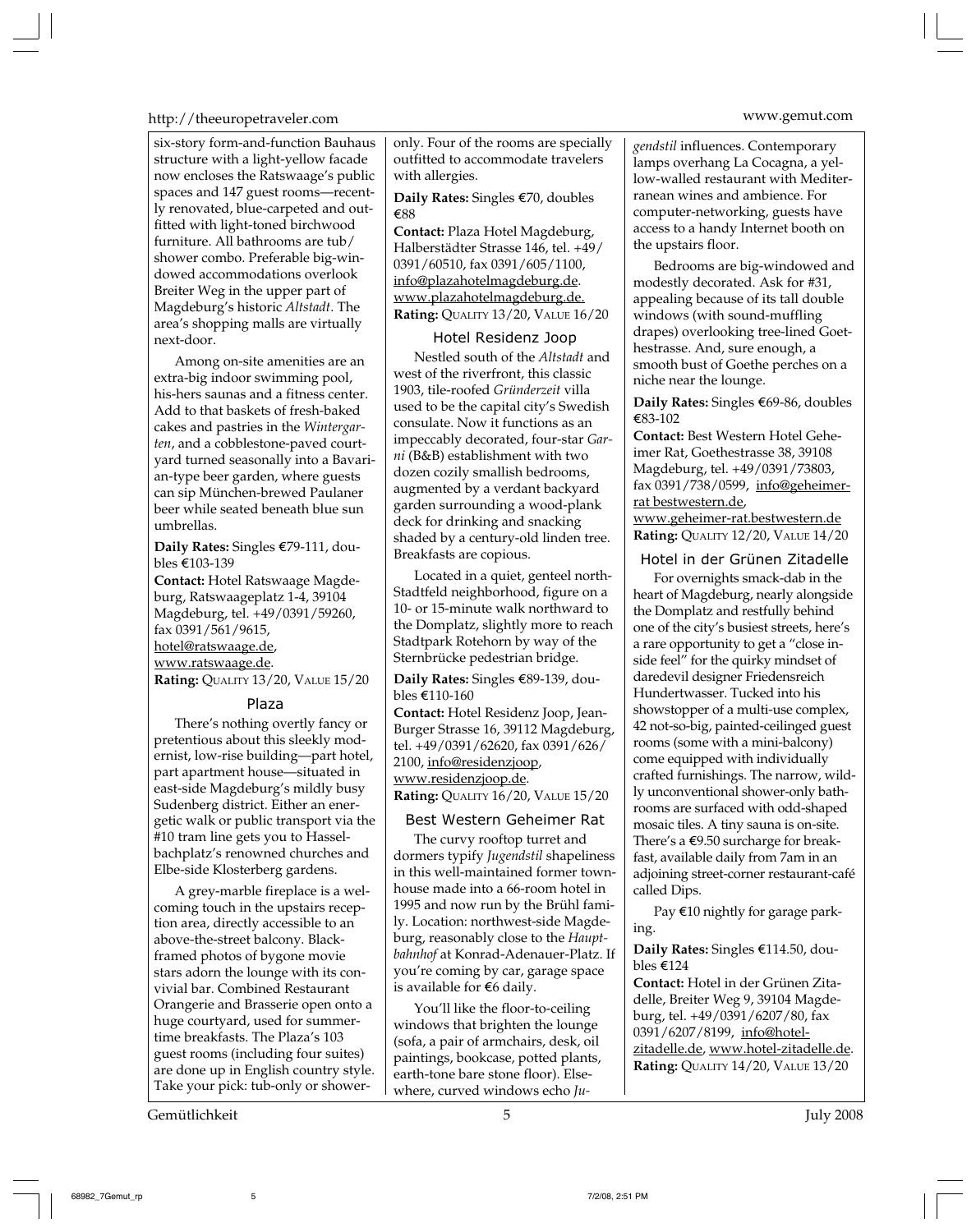#### **Magdeburg Restaurants**

#### Ratskeller

Magdeburg's Old Town Hall is indeed old—of 12<sup>th</sup>-13<sup>th</sup>-century early-Renaissance vintage. So expect vaulted ceilings and massive stone pillars when you come downstairs to this truly *echt-deutsch* Ratskeller. Krostitzer or regional beer, heaping plates of no-nonsense food and lowkey zestiness suit the scene.

Start with the *Altmärker Hochzeit* $suppe$  (€2.90). The *Rathausplatte* (steak, veal, pork and chicken plus carrots and fried potatoes) costs a worth-it  $€14.40$ . Or opt for the beef roulade with red cabbage and potato dumplings ( $E$ 11.90). Fish dishes range €6.40-13.90, best accompanied by Saale-Unstrut wines from northeastern German vineyards. Bargain tidbit: half price (plus just  $\epsilon$ 1) for meals ordered between 3-5pm.

**Contact:** Magdeburger Ratskeller, Alter Markt 6, 39104 Magdeburg, tel. +49/0391/568/2323, fax 0391/ 568/2359, www.ratskellermagdeburg.de.

**Rating:** QUALITY 13/20, VALUE 17/20

#### Bötelstube

Another, smaller old-timer survivor on the market square. Here the menu mainstays are local *Bötel* renditions of boiled *Eisbein* pork shanks, typically complemented by sauerkraut, creamed peas and boiled potatoes ( $E11.80$ ). Other versions, some served with plump Bohemian dumplings, range  $€8.50-$ 8.80. Three kinds of *Schnitzel* range ¤8-8.50.

The bar is amiable, woodsy booths are *gemütlich*, and enlarged photos recalling long-gone 1930s city panoramics hang on the stucco walls. Weather permitting, patrons can tuck into their meals (washed down with regional Colbitzer Pilsener beer) while seated on the restaurant's streetside *Terrasse*.

**Contact:** Bötelstube, Alter Markt 9, 39104 Magdeburg, tel. +49/0391/ 562/0397, www.boetelstube.de. **Rating:** QUALITY 12/20, VALUE 15/20

#### Le Cochon

Attractively, peacefully situated on one of the inner city's most fashionable side streets—lined with early-1900s apartments and town houses—the restaurant adds its Alsatian touch to the surroundings. Patrons seated on the shaded terrace glance to their right to see the pair of cathedral towers, only a few blocks away. Inside, shelves of homey antiques embellish the petite 80-seat dining room. The kitchen staff whips up irresistible Alsatian *Flammkuchen* treats, accompanied by sauce-doused *escargot* and fat little mushrooms. Main courses from  $E12.80$ . Open Sundays at 10am for the late-breakfast, afterchurch crowd.

**Contact:** Le Cochon, Hegelstrasse 39, 39104 Magdeburg, tel. +49/ 0391/541/9857.

**Rating:** QUALITY 17/20, VALUE 16/20

#### Petriförder

Peter Josef Lenné, 19<sup>th</sup>-century Germany's park-and-garden design genius, created Magdeburg's lengthy expanse of open space along the Elbe's west bank—flower beds, sculptures, clipped shrubbery and manicured lawns flanking pathways constantly used by sightseers, walkers, rollerbladers and runners. Just the right place for this casual, fairly new riverview restaurant-café, where I enjoyed a sunny afternoon seated outdoors at a top-deck table.

Lunch and dinner menus are enormous. Thick Argentinian steaks ( $E$ 13.50-14.50); five different renditions of pork medallions  $(€13-14)$ ; chicken and turkey preparations (€12-14), lamb (€16-16.50), eight spaghetti variations  $(65-7)$ and eight *Schnitzel* dishes (€10-12), plus two dozen choices of fish  $(E10-19.50)$ . I aimed knife and fork at a hefty platter of Norwegian salmon cooked with spinach and buttered potatoes  $(\epsilon 14)$ . A mealfor-two with a double portion of Châteaubriand as the main course costs a not-too-outrageous €36.50.

www.gemut.com http://theeuropetraveler.com

Listed: 27 wines. On tap: Franziskaner and Hasseröder-Harz brands of beer.

**Contact:** Petriförder Restaurant-Café, Scheinufer, 39104 Magdeburg, tel. +49/0391/597/9600, www.RestaurantPetrifoerder-Magdeburg.eu.

**Rating:** QUALITY 16/20, VALUE 14/20

#### Flair

Chic and gossipy, WiFi-connected, at a prime streetfront location facing the city's wide main thoroughfare. Best anywhere for each Sunday's colossal 10am-1pm breakfast buffet, glass of sparkling *Sekt* included (€7.20). Snacks and vegetarian dishes (totaling a dozen choices) range  $\text{£}4.70\text{-}8.50$ . Pay  $E$ 7.90-11.50 for such meat offerings as pork fillet with Dijon mustard or tasty ratatouille-risotto combined with lamb cutlets ( $€9.30$ ). Pasta concoctions (rigatoni and spaghetti, for instance):  $E7.70-8.60$ ; six kinds of crepes:  $$3.70-5.10$ ; seafood choices from  $€10.20$ . All this augmented by seven kinds of *Bier vom Fass* and a cosmopolitan, 15 item European wine list.

**Contact:** Restaurant Flair, Breiter Weg 21, 39104 Magdeburg, tel. +49/0391/561/8955, www.cafeflair.de.

**Rating:** QUALITY: 17/20, VALUE 13/20

#### Beer-Gardening…

Locals and out-of-towners consume their beer and pretzels while socializing beneath the elderly chestnut trees at **LeFrog**, a laidback establishment in the midst of Rotehorn Park.

#### …and Pub-Crawling

After hours, find your way to such "in" places as **Mausefalle** (Breiter Weg 224), **Liebig** (Liebigstrasse 1-3), **Café Hirsch** (Halberstädter Strasse 140), **Hegel-Bierbar** (Hegelstrasse 37), **Likido Lounge** (Hasselbachplatz 5), **CoCo** (Ottovon-Guericke-Strasse 8) and **Krumme Lanke** (Leibnizstrasse 18).

Gemütlichkeit 6 July 2008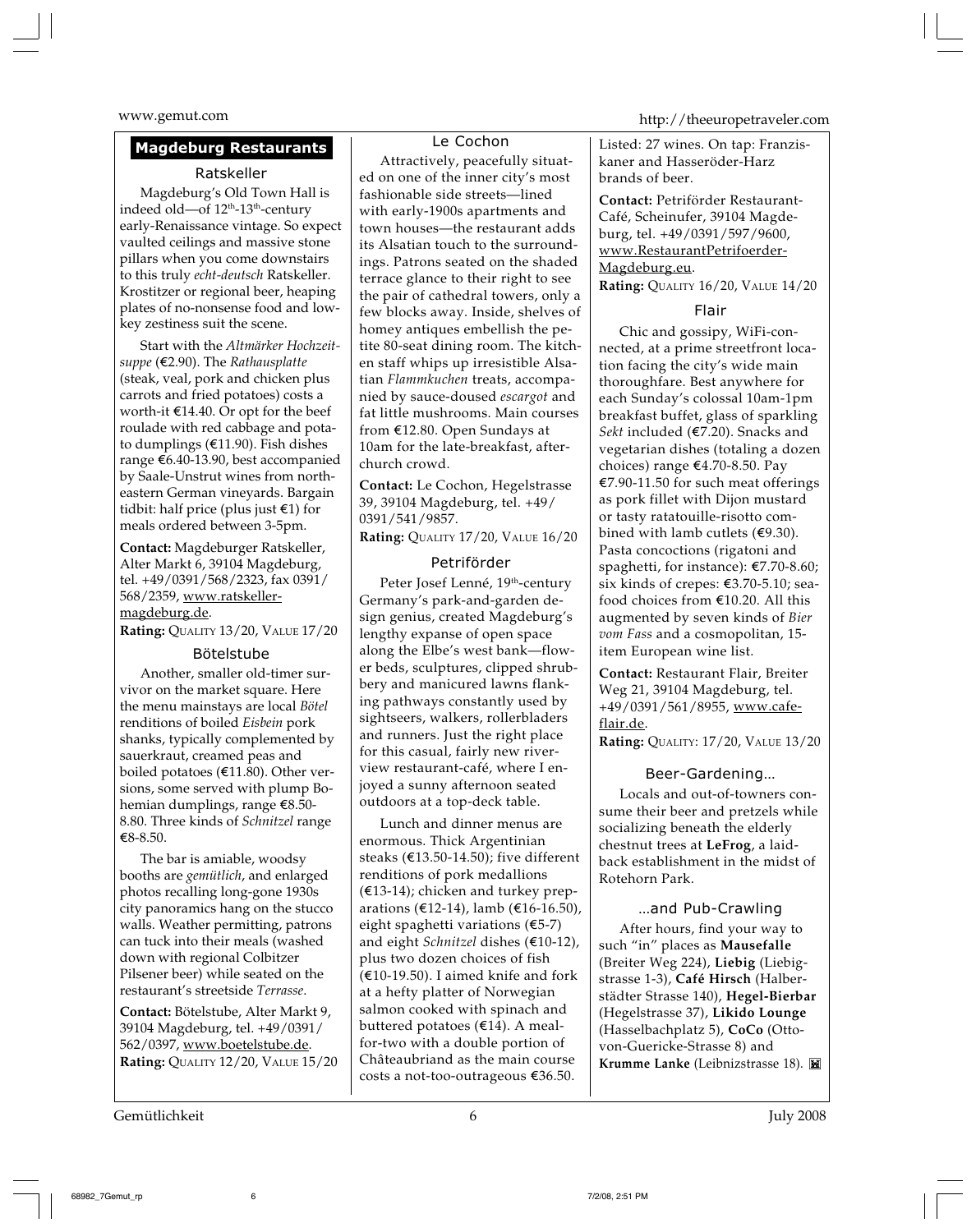#### http://theeuropetraveler.com www.gemut.com

#### *VIENNA WINE TAVERNS Continued from page 1*

than 300 days a year (though many have been granted restaurant licenses and are open every day) and is prohibited from selling any other beverages, including beer, soft drinks or coffee. A plaque, attesting to its official status as a heuriger, hangs outside each establishment.

Traditionally each summer when the vintner first draws off his new wine he hangs a pine bough—*Buschen*—above the door to let passersby know that the year's harvest is ready for consumption.

Within the city limits of Vienna, there are some 800 families growing wine on 1,800 acres of land, producing a harvest of 12 million quarterliter mugs or *viertels* of wine each year—white, dry, clear, sparkling wine with the seeming mildness of lemonade… and the kick of a mule.

It was our search for these wine taverns (on behalf of *Gemütlichkeit* readers, of course) that led us to the outskirts of the city, to the slopes of Kahlenburg and Nussberg and then to the left bank of the Danube where the majority of the vineyards are located.

On one such foray we took the #31 tram to Stammersdorf where, we had been told, one hundred families engage in viticulture and some 40 heurige are open at any one time, a statistic that was hard to believe as we first strolled along the exceptionally quiet Stammesdorferstrasse. Then we began to pick up the clues. A sprig of pine or wreath of fir hung over the door, the official plaque, and the sound of happy chatter and laughter from somewhere within.

Beyond the heavy wooden doors there's invariably a pretty courtyard lined with picnic tables, sheltered from the elements by a thick mass of grape vines and filled with Austrians sampling the newly pressed white wine to the strains of strolling folk singers, a lonely zither or, in the best cases, traditional *Schrammelmusik* performed by two violins, an accordion and a guitar. Places without music are said to be preferred by

the Viennese, but for us traditional music takes the experience to a higher level.

Inside the typical main house, the atmosphere is classic tavern: long, wooden tables and chairs, bustling waitresses delivering mugs of wine, and a large self-service buffet of hot main dishes or a selection of cold meats, salads and breads from which to construct a full meal or light snack. Some heurige are huge, with room for several hundred patrons at a time.

Our first stop in Stammersdorf was at **Weinhof Wieninger**, a somewhat up-market establishment, catering to Mercedes-BMW types in from the city, with an emphasis on antique furnishings, stuffed wild animals, and a decorous wait staff. A nice enough place, but the food looked uninteresting so we pushed on.

The **Feitzinger**, a few blocks away, was more to our liking; less formal with simple food and entire families, small children and dogs included, carousing to tunes squeezed out by a local accordionist. After a few minutes watching the action in the wine garden, we moved inside for a very satisfying meal of *Wiener Schnitzel*, meat loaf, potato salad, sauerkraut and salads of mixed greens. The cost, calculated by weight, was about \$30 for two. One quarter-liter of wine was a reasonable E2.5—the typical price throughout Vienna.

Another day, in Heilgenstadt, we 'discovered' what turned out to be one of the most famous heuriger of all, **Mayer am Pfarrplatz**, in a house that has remained the same since Ludwig von Beethoven lived there in 1817. The Mayer family cultivates grapes on 80 acres. Half the vintage is served in the tavern, the rest sold in bottles. There are several cozy rooms on either side of the garden and we sampled the wine in one that's built around an old wine press, made in 1617 from a single beam of oak and measuring 14 feet high by 30 feet long. There is an ample buffet, a large selection of wine,

and traditional heuriger music.

In the interest of journalism, we also paid a visit to the wine suburb of Grinzing where each evening Vienna-by-Night tour buses reportedly pull up every half hour and tourists drink to the tune of *Deep in the Heart of Texas* and *Yankee Doodle Dandy*. On a weekday afternoon in October, Grinzing was quiet and rather pretty.

The residents of Vienna have their favorite heuriger, of course, sometimes asking friends to come there for parties, a custom that developed during WWII when entertaining at home was difficult. The hosts invited their guests to join them…and served food they had prepared in their own kitchens.

We have heard that it's still acceptable to bring picnic meals into some heurige but never saw anyone do it and would be reluctant to do so.

There's plenty of information about heuriger on the Internet. Start with the **Vienna Tourist Board** (www.wien.info, 1 Albertinaplatz/ corner of Maysedergasse). You can download a brochure with descriptions and contact info for two dozen or so well-known heurige at VTB's business-to-business website. (b2b.wien.info).

Most guidebooks describe and recommend heurige; *Fodor's Austria* is particularly helpful. Ask locals for their suggestions or just head for one of the wine suburbs and explore. The difficulty is not finding, but choosing, a heuriger with good food, wine, and perhaps music.

The new wine, incidentally, becomes 'old' on Martinmas, November 11. One source counsels that switching to the old stuff after a couple of glasses of the un-aged variety reduces the likelihood of a morning hangover.

Which brings us to an important subject. The innocent tasting white wine goes down very easily and we seriously advise traveling by public transportation or taxi so you can relax without having to worry about how to get back to the hotel.

Gemütlichkeit Franz ist der Statten aus der Terminister aus der Terminister aus der Terminister aus der Terminister Union der Terminister aus der Terminister aus der Terminister aus der Terminister aus der Terminister aus